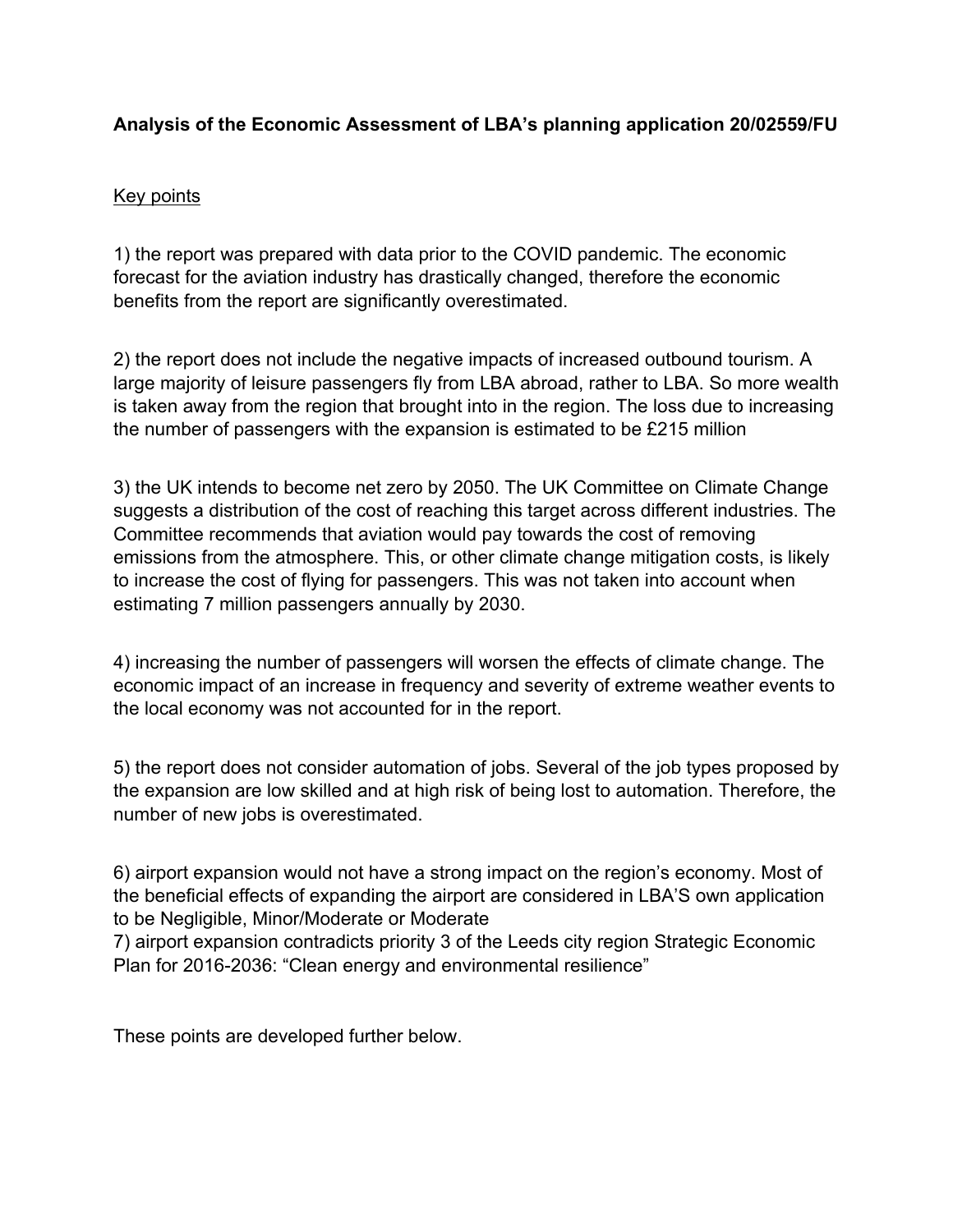# 1) The data of the economic assessment is outdated

The report was prepared with data from before the COVID pandemic (see paragraph 1.5 in [1]) and its predictions for 2030 assume that the number of passengers will increase to 7 million per year (see paragraph 6.16 in [1]). Jet2 and Ryanair, which accounted for more than 80% of seat capacity in 2019 (see figure 2.14), have been seriously affected by the pandemic. Ryanair is not offering any European holiday destinations in summer 2021 [2]. Jet2 has had to freeze any recruitment and terminate contractors [3]. Therefore, the claim about an additional 780 direct full-time jobs by 2030 (see table 6.7 in [1]) needs to be reassessed.

Similarly, the estimations of indirect and induced economic impacts are based on inputoutput tables from April 2019 (see paragraph 5.6 in [1]). These tables describe how different industries across the UK interact with each other, to assess how one industry (in this case aviation) affects the others (such as hotels, contractors, grocery shops, etc). Because of the COVID crisis, airlines are revisiting their deals with contractors [3]. The chief economist of the International Air Travel Association (which represents 260 airline businesses worldwide) said in May 2020: "We think that Covid's effects on air travel are certainly going to last for a number of years, with no quick rebounds to 2019 levels…" [4]. The claim about an additional 600 indirect and induced full-time jobs by 2030 (see table 6.7 in [1]) needs to be reassessed.

Finally, the New Economics Foundation report on aviation and the COVID crisis warns: "Looking beyond the immediate impact on the sector's employment, long-term projections on passenger demand after the pandemic are extremely difficult. Projections will only improve when the extent of the public and business behaviour shift resulting from the crisis becomes clearer. There have been suggestions that the Covid crisis may mean a new, lower, normal in passenger numbers. Airlines on the other hand, are hoping that passenger numbers and kilometres will return to pre-crisis levels within 5 years [5] The claim about an additional 670 full-time jobs related to tourism by 2030 (see table 6.7 in [1]) needs to be reassessed.

# 2) Increasing the number of passengers will increase the tourism deficit by £215 million

Paragraph 2.18 in [1] says that outbound leisure passengers "do not generate significant wider economic impact (and are in fact sometimes viewed as a negative in terms of economic impact)". This represents 71.5% of all LBA passengers in 2017 (see Table 2.1 in [1]).

Since many more people fly away from Yorkshire than into Yorkshire, more wealth is spent abroad by UK passengers than is brought in by foreign visitors. This is known as **tourism deficit**. An estimation based on the data from [1] and explained in the appendix shows that the increase in tourism deficit due to the expansion would be about £215 million by 2030.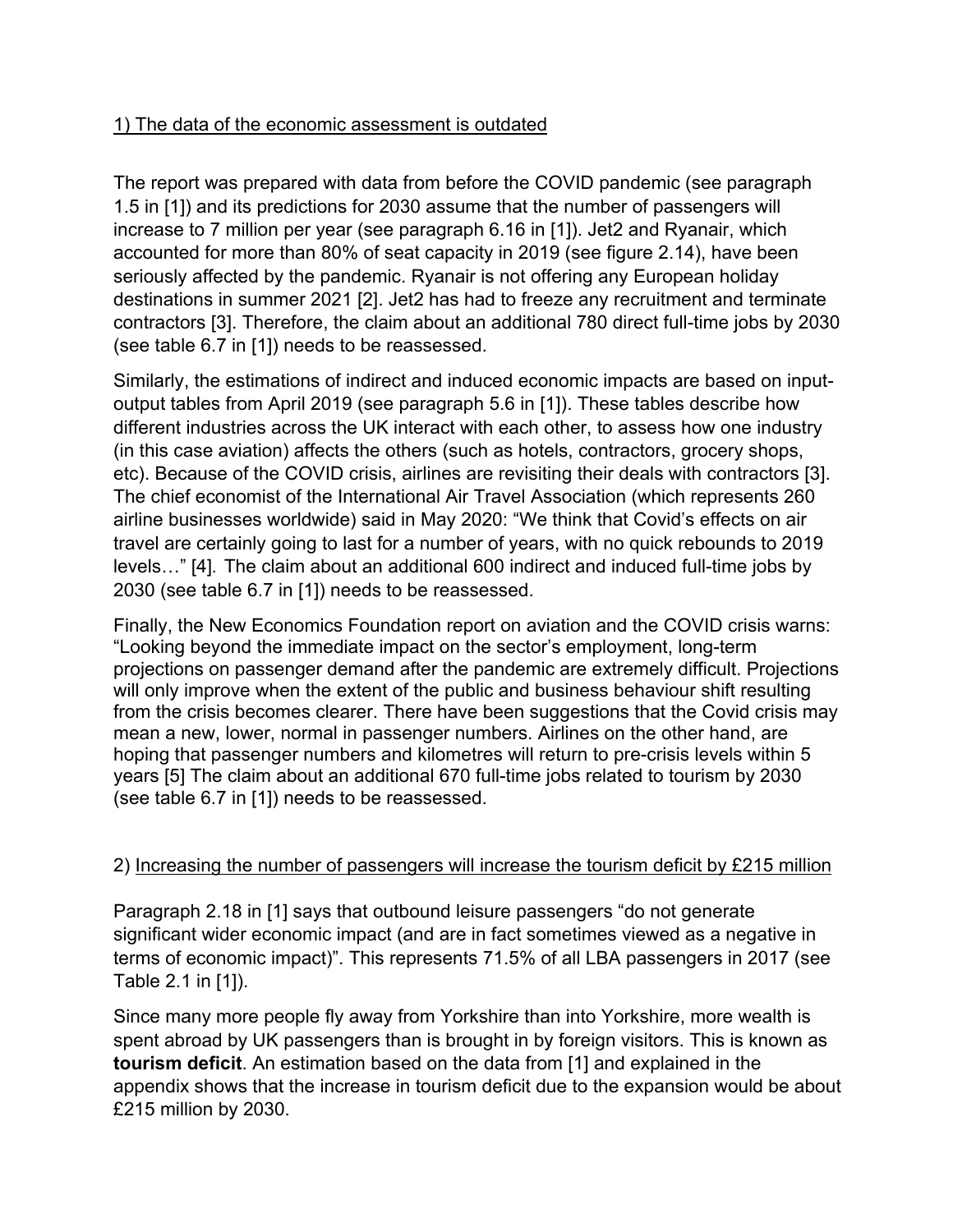

# 3) The report does not consider the cost of reaching net zero by 2050

The UK Committee on Climate Change (UKCCC) published a report in May 2019 suggesting a pathway to reaching net zero greenhouse gas emissions by 2050 [11]. In this report, the UKCCC emphasises the importance of sharing the economic cost of the transition. In the pathway proposed by the UKCCC, part of the cost associated with removing greenhouse gases from the atmosphere will be paid for by the aviation industry.

It is likely that if the aviation has to bear such costs, the price of flight tickets will increase, which will affect demand. This was not taken into account by the applicant when making their estimation of 7 million annual passengers by 2030.

Note that removing emissions from the atmosphere is only one of many climate change mitigation strategies that could affect the aviation industry. For example, it is plausible that another strategy adopted a national level would be to increase carbon taxes. This will likely affect demand in the same way.

# 4) The report does not include the costs associated to climate change

The increase in flights due to the increase in passengers would worsen the effects of climate change. Its effects, which include an increase in frequency and severity of extreme weather events, will be felt by local communities. In Yorkshire, the Calder Valley has seen six floods in five years [12], with the subsequent impact on the local economy and the well-being of residents.

This financial impact has been omitted by the applicant when assessing the economic benefits of the expansion to the region.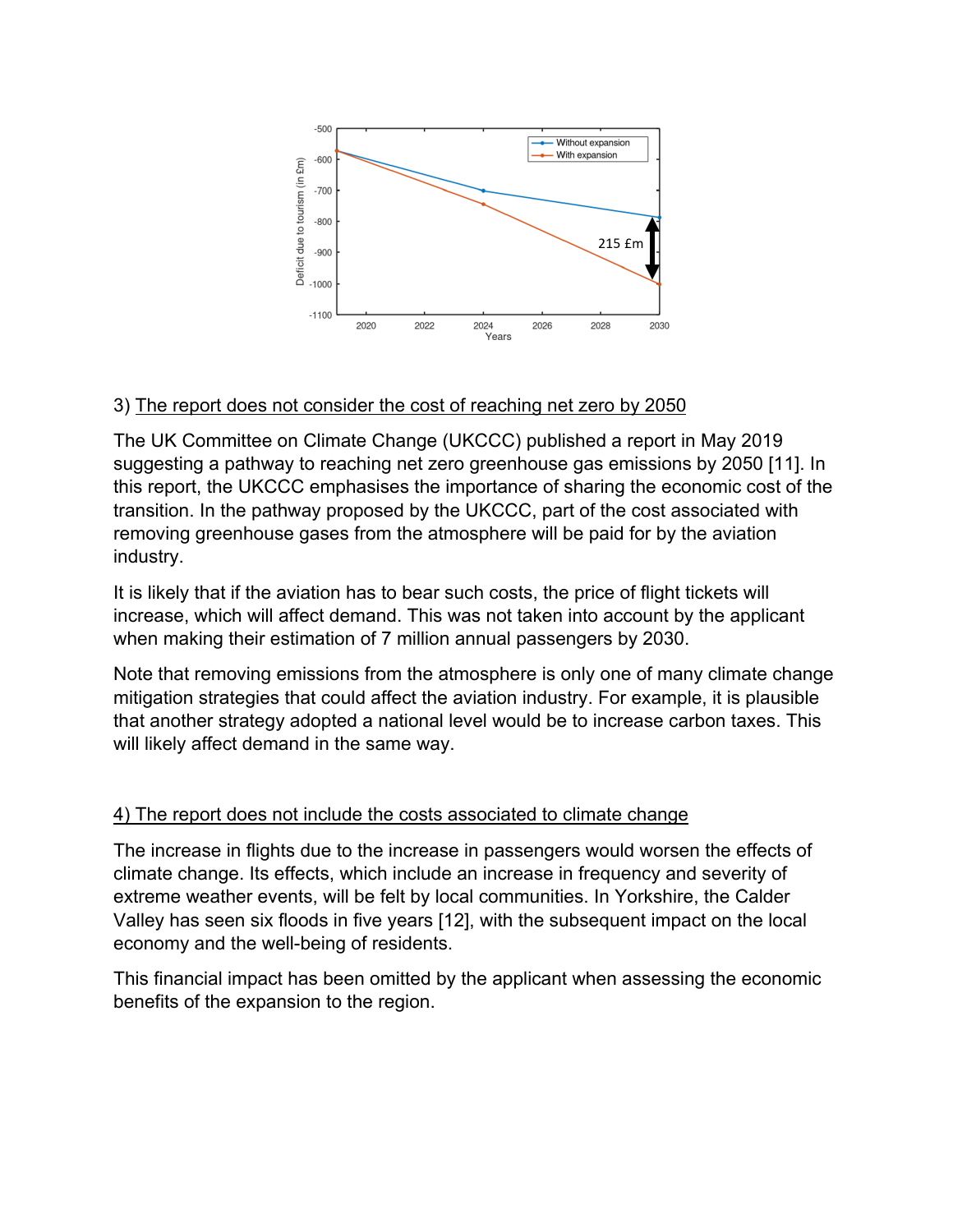# 5) The report does not consider automation of jobs

The Office for National Statistics (ONS) performed a study in March 2019 on the number and types of jobs that are at risk of being automated [6]. Several of the job types that will be created by the expansion are at high risk of automation. For example, air travel operative jobs have a 57% risk of being automated, kitchen and catering assistants have a 69% risk. Automation of jobs is not considered at all in LBA's economic assessment reports.

The ONS study also notes that: "Women, young people, and those who work part-time are most likely to work in roles that are at high risk of automation". Table 6.7 in LBA's application [1] shows that the number of jobs reduces by 20% when considering fulltime equivalent jobs rather than jobs. Assuming that part time workers work 50%, this means that 40% of the jobs offered are part-time jobs, which puts them at high risk of automation.

#### 6) The airport will not have a strong impact on the region

Even assuming that the predictions made by the applicant are correct, the total number of full-time equivalent jobs created by the expansion would be only 340 by 2024 and 2,310 by 2030.

The Summary of Effects of the Development (Table 11.26 in [7]) shows that most of the economic impacts of the expansion will be minor to moderate.

|                          |                          | Construction                                                  | Operational development                                                  |                                                                          |                                 |                                                                          |                                                                                 |                                 |                                                       |
|--------------------------|--------------------------|---------------------------------------------------------------|--------------------------------------------------------------------------|--------------------------------------------------------------------------|---------------------------------|--------------------------------------------------------------------------|---------------------------------------------------------------------------------|---------------------------------|-------------------------------------------------------|
|                          |                          | Direct, Indirect and<br>Induced GVA and<br>employment impacts | Direct, Indirect<br>and Induced GVA<br>and employment<br>impacts in 2024 | <b>Wider Economic</b><br>Impact GVA and<br>Employment<br>Effects in 2024 | Connectivity<br>Impacts in 2024 | Direct, Indirect<br>and Induced GVA<br>and employment<br>impacts in 2030 | <b>Wider Economic</b><br>Impact GVA and<br><b>Employment</b><br>Effects in 2030 | Connectivity<br>Impacts in 2030 | Passenger Socio<br>Economic Welfare<br><b>Effects</b> |
| Leeds                    | Existing and potential   |                                                               |                                                                          |                                                                          |                                 |                                                                          |                                                                                 |                                 |                                                       |
|                          | economic footprint       |                                                               |                                                                          |                                                                          |                                 |                                                                          |                                                                                 |                                 |                                                       |
|                          | employees                |                                                               |                                                                          |                                                                          |                                 |                                                                          |                                                                                 |                                 |                                                       |
|                          | Leeds and the Leeds City |                                                               |                                                                          |                                                                          |                                 |                                                                          |                                                                                 |                                 |                                                       |
|                          | <b>Region Economies</b>  |                                                               |                                                                          |                                                                          |                                 |                                                                          |                                                                                 |                                 |                                                       |
|                          | Passengers               |                                                               |                                                                          |                                                                          |                                 |                                                                          |                                                                                 |                                 |                                                       |
| <b>Leeds City Region</b> | Existing and potential   |                                                               |                                                                          |                                                                          |                                 |                                                                          |                                                                                 |                                 |                                                       |
|                          | economic footprint       |                                                               |                                                                          |                                                                          |                                 |                                                                          |                                                                                 |                                 |                                                       |
|                          | employees                |                                                               |                                                                          |                                                                          |                                 |                                                                          |                                                                                 |                                 |                                                       |
|                          | Leeds and the Leeds City |                                                               |                                                                          |                                                                          |                                 |                                                                          |                                                                                 |                                 |                                                       |
|                          | <b>Region Economies</b>  |                                                               |                                                                          |                                                                          |                                 |                                                                          |                                                                                 |                                 |                                                       |
|                          | Passengers               |                                                               |                                                                          |                                                                          |                                 |                                                                          |                                                                                 |                                 |                                                       |
|                          |                          |                                                               |                                                                          |                                                                          |                                 |                                                                          |                                                                                 |                                 |                                                       |

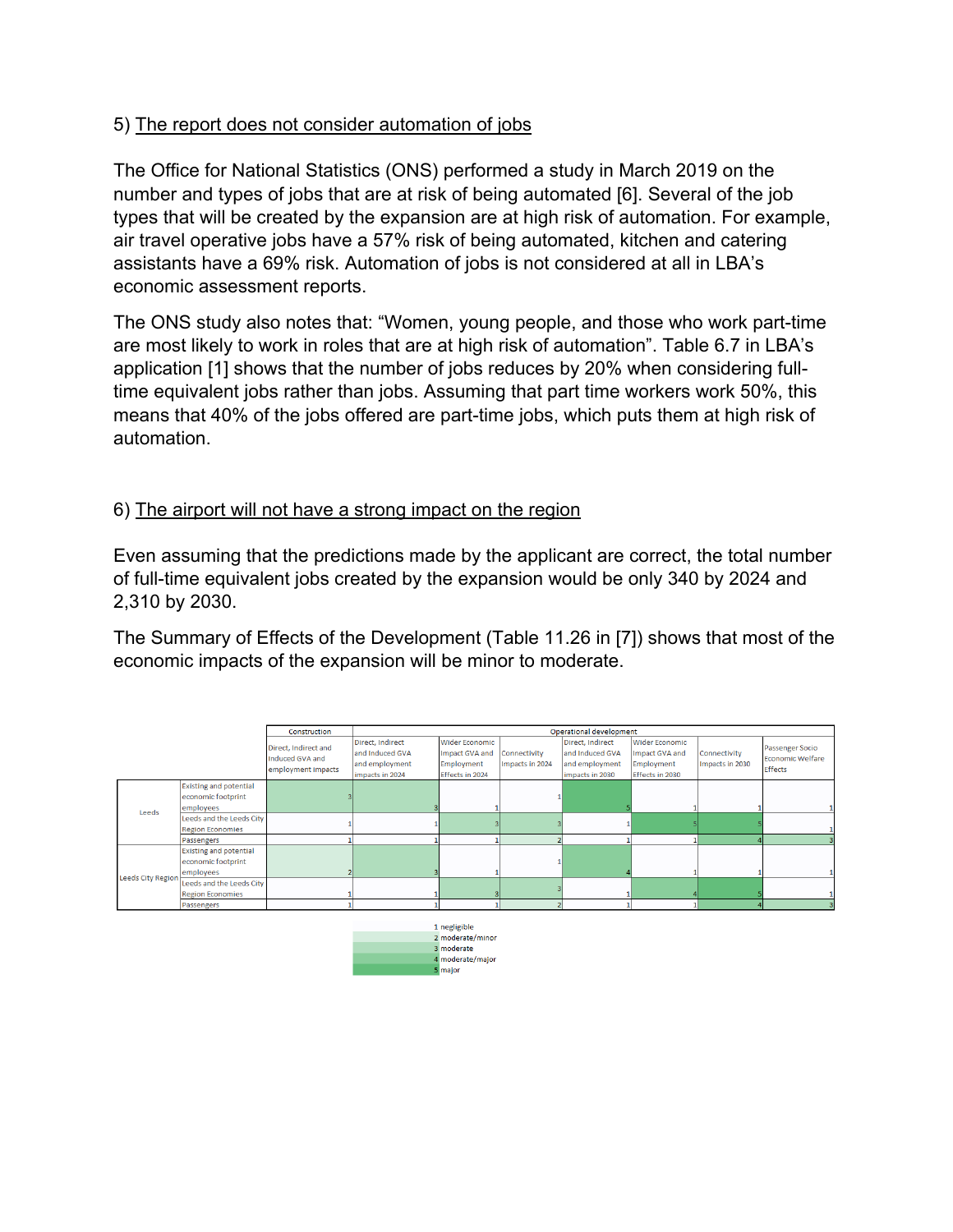# 7) Airport expansion contradicts the Leeds city region Strategic Economic Plan for 2016-2036

The Leeds City Region Strategic Economic Plan [8] states that one of the priorities for the region is "Clean Energy and Environmental Resilience". To reach that objective, one of the headline initiatives is "Targeted investments and innovation to make the City Region a leading edge centre for zero carbon energy" (page 71 in [8]). The applicant's report says at para 4.46: "The key aim of this strategic priority, as set out in the SEP is:... Priority 4 - Infrastructure for Growth

To build a 21st century physical and digital infrastructure that supports the City Region to grow and compete globally; and to **do this in a way that** enhances places, transforms connectivity, maximises GVA benefits, **minimises carbon impacts**, and enables all businesses, people and places to have access to opportunities". The applicant makes no mention at all of the significantly increased carbon emissions from additional flights. One of the indicators that will be used to assess whether this goal is reached is carbon emissions (p 71). Reducing emissions is fundamentally incompatible with airport expansion – see more in this article published in the Conversation [9].

# References

[1] ES Volume 2, Appendix 11.1 Economic Impact report

[2] https://www.thetelegraphandargus.co.uk/news/18440426.ryanair-summer-2021 flights-sale-none-lba/

[3] https://bdaily.co.uk/articles/2020/04/24/jet2-owner-asks-staff-to-take-30-per-centpay-cut-amid-fears-of-109m-pandemic-impact

[4] https://www.flightglobal.com/airlines/iata-passenger-demand-may-not-recover-until-2024/138357.article

[5] https://neweconomics.org/uploads/files/aviation-workers.pdf [6]

https://www.ons.gov.uk/employmentandlabourmarket/peopleinwork/employmentandem ployeetypes/articles/whichoccupationsareathighestriskofbeingautomated/2019-03-25

[7] ES Volume 1 Chapter 11 Socio-Economics

[8] https://www.westyorks-ca.gov.uk/growing-the-economy/economic-strategy/strategiceconomic-plan/

[9] https://theconversation.com/we-cant-expand-airports-after-declaring-a-climateemergency-lets-shift-to-low-carbon-transport-instead-120740

[10] 2020 Mid-year report, IATA www.iata.com/economics

[11] Net Zero: The UK's contribution to stopping global warming, May 2019 https://www.theccc.org.uk/publication/net-zero-the-uks-contribution-to-stopping-global-

warming/

[12] https://www.theguardian.com/environment/2020/feb/21/dams-wellies-andsleepless-nights-yorkshire-calder-valley-flooding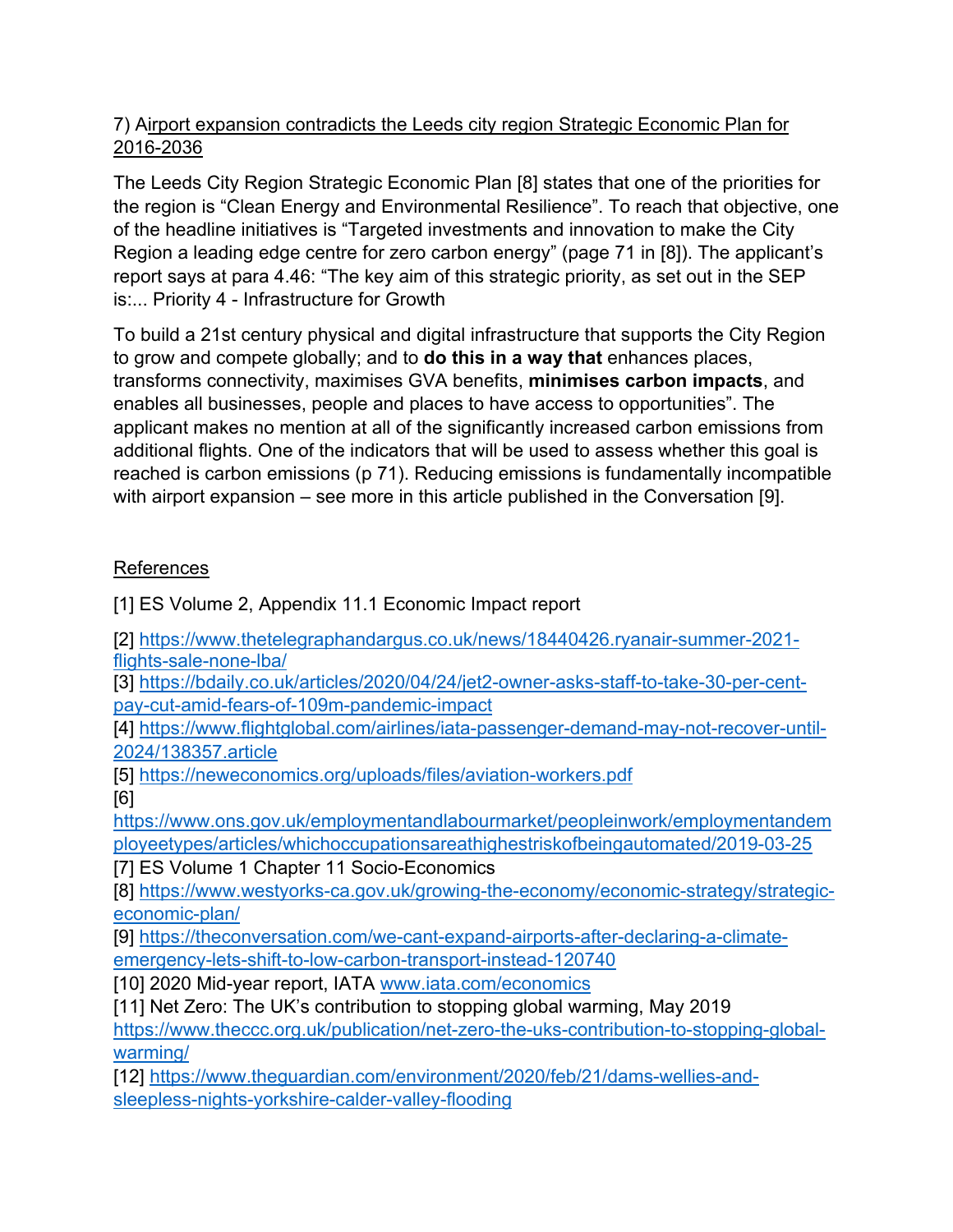# [13] https://commonslibrary.parliament.uk/research-briefings/sn06022/ **Appendix: Calculation of the tourism deficit**

The number of visits abroad by UK residents in 2018 was 72.8 million and their total expenditure was £45.4 billion £ [13]. The average expenditure per head was thus £623.63. The number of overseas visitors to the UK in 2018 was 37.9 million and their total expenditure was £23 billion [13]. The average expenditure per head was thus £606.86.

The difference between the total expenditures from inbound and outbound passengers is known as the tourism deficit and was thus £22.4 billion in 2018.

According to Table 6.1 in [1], the reported and forecast passenger numbers between 2020 and 2030 is:

| Total terminal passengers (m) $ 2020 2024 2030$ |      |      |      |
|-------------------------------------------------|------|------|------|
| LBA with expansion                              | 4.00 | 5.20 | 7.00 |
| LBA without expansion                           | 4.00 | 4.90 | 5.50 |

According to Table 2.1 in [1], the percentage share by passenger type at LBA is

|                | International | International | International | International |
|----------------|---------------|---------------|---------------|---------------|
| Purpose        | business      | business      | leisure       | leisure       |
| Nationality of |               |               |               |               |
| passenger      | UΚ            | Foreign       | UK            | Foreign       |
| percentage     | 2.4%          | 1.9%          | 64.9%         | 20.1%         |

Note that the percentages do not add up to 100 because this table does not include domestic flights.

If we assume that the percentage share by passenger type and the expenditure per head remains the same over the next 10 years, it is possible to calculate the tourism deficit for each year for each scenario. For example, in 2019 there are 4 million passengers annually at LBA 20.1 + 1.9 = 22% of these are foreign passengers coming to the UK, which is 880 000 passengers. Assuming that each passenger takes one inbound and one outbound trip, that means 440 000 foreign visitors. Since each visitor spends on average £606.86, a total of £267.02 million will be spent by foreign visitors in the region.

Note: here we assume that the number of visitors landing at LBA and then going elsewhere is compensated by visitors landing in other airports and coming to the Leeds City Region.